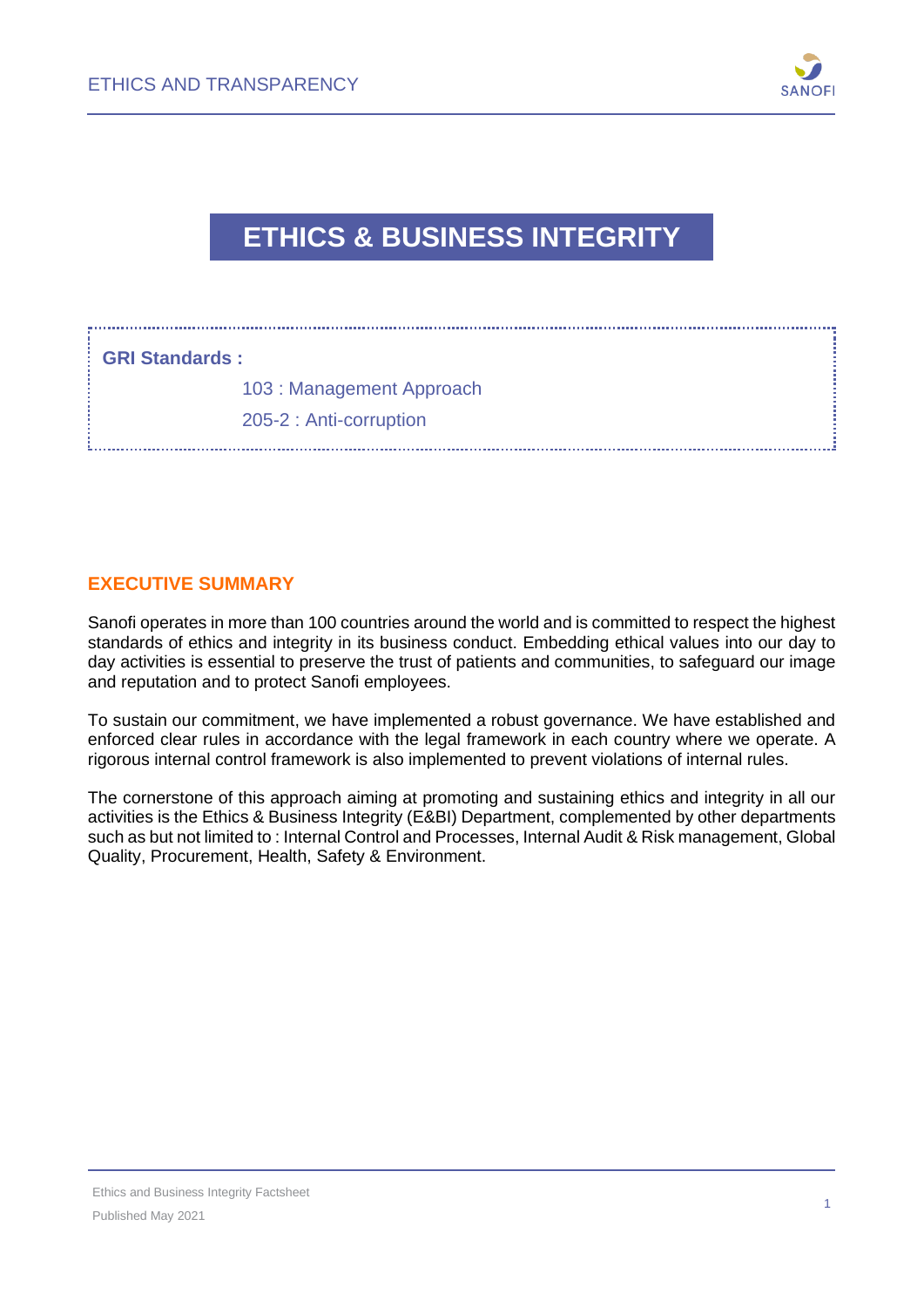# **TABLE OF CONTENTS**

| 4.1. A comprehensive set of policies and standards defining clear rules for |
|-----------------------------------------------------------------------------|
| 4.2. Preventing corruption in our interactions with third parties7          |
|                                                                             |
| 6.                                                                          |
|                                                                             |
| 6.2. Internal Investigations - Corrective and / or disciplinary actions     |

## **7. [SANOFI ACCOUNTABILITIES TO SUPPORT ETHICAL BUSINESS CONDUCT......9](#page-8-0)**

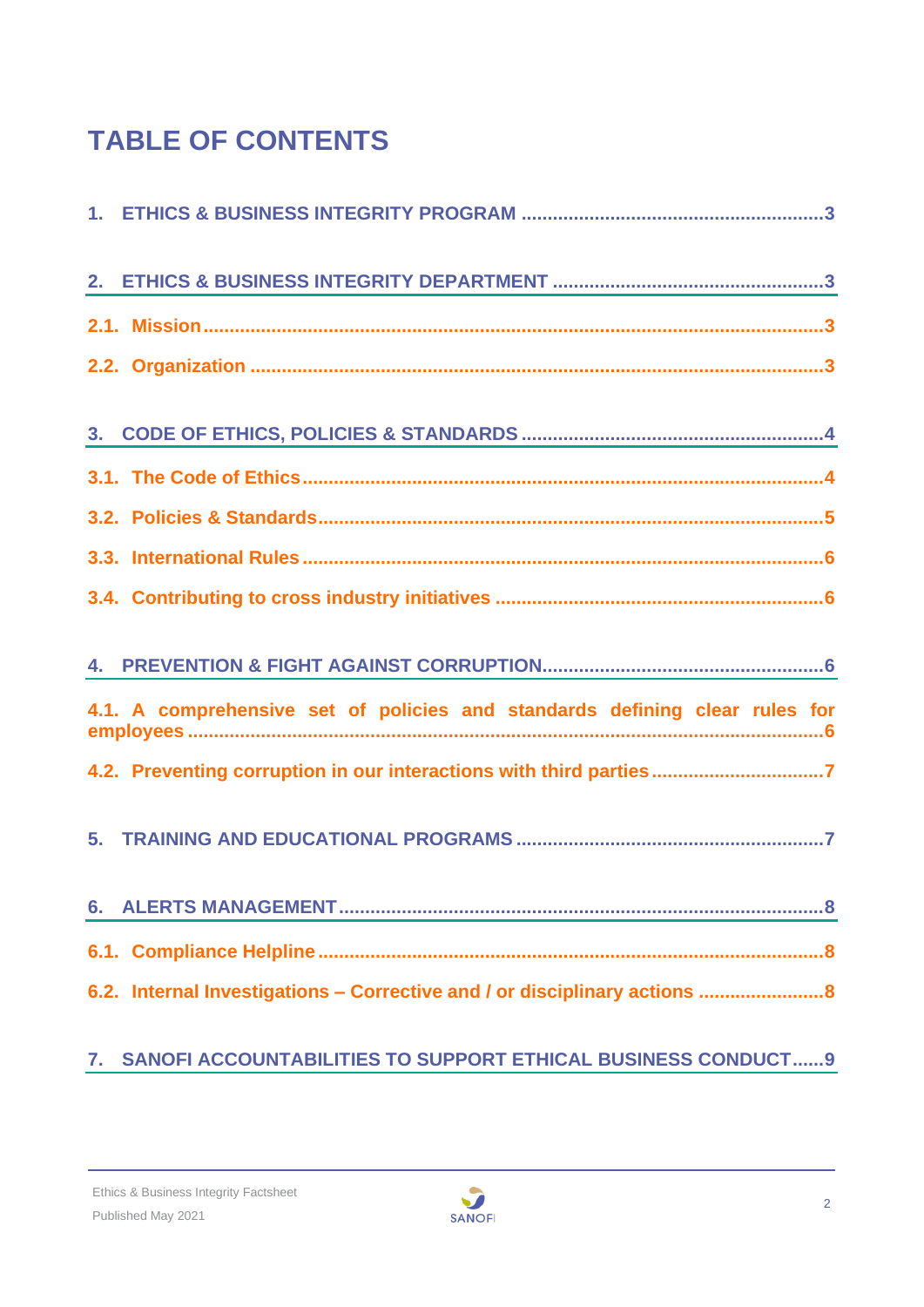#### <span id="page-2-0"></span>**1. ETHICS & BUSINESS INTEGRITY PROGRAM**

A companywide Ethics & Business Integrity program is developed and implemented, based on:

- A dedicated organizational structure
- A Code of Ethics, policies, and standards
- Education and training
- Activity monitoring
- A dedicated Compliance Helpline collecting alerts
- Internal investigations, corrective and/or disciplinary actions.

#### <span id="page-2-1"></span>**2. ETHICS & BUSINESS INTEGRITY DEPARTMENT**

#### <span id="page-2-2"></span>**2.1. Mission**

The core mission of the Ethics & Business Integrity (E&BI) Department is to promote a culture of business integrity at every level of the Company. E&BI's role is to be a partner of the business teams and to support the achievement of the business objectives while ensuring compliance with laws, regulations, industry codes, as well as, with the Company's ethics, values, and policies.

The E&BI Department furthermore provides Global Business Units and Global Functions with the support needed to identify, assess, and mitigate risks potentially associated with the Company's activities.

#### <span id="page-2-3"></span>**2.2. Organization**

Spearheading Sanofi's approach to ethics and business integrity in cooperation with other entities, the E&BI Department relies on a dedicated worldwide team - reporting to the Global Compliance Officer - reaching from the global to the local level and supporting the Company organization at every level : Corporate, Global Business Units, Global Functions, Regions, and Countries.

#### **2.2.1. Global Compliance Officer and E&BI organization**

The **Global Compliance Officer** has a double reporting line, to the General Counsel and to the CEO and meets periodically with the Audit Committee and/or the Board of Directors and external auditors.

He provides strategic compliance leadership to the executive management team and the Board of Directors. He oversees the effective implementation and management of the E&BI program. Under his responsibility, E&BI is a centralized organization encompassing:

- **A Global** Center **of Expertise** composed of a team dedicated to the risk assessment, the design and dissemination of policies, trainings, and communication campaigns.
- **A Chief Anti-Fraud Officer** and an **Investigation officer** whose main mission is to design and implement a comprehensive Fraud Risk Assessment Program consisting of four anti-fraud pillars: prevention, detection, investigation, analysis and reporting. This role contributes to

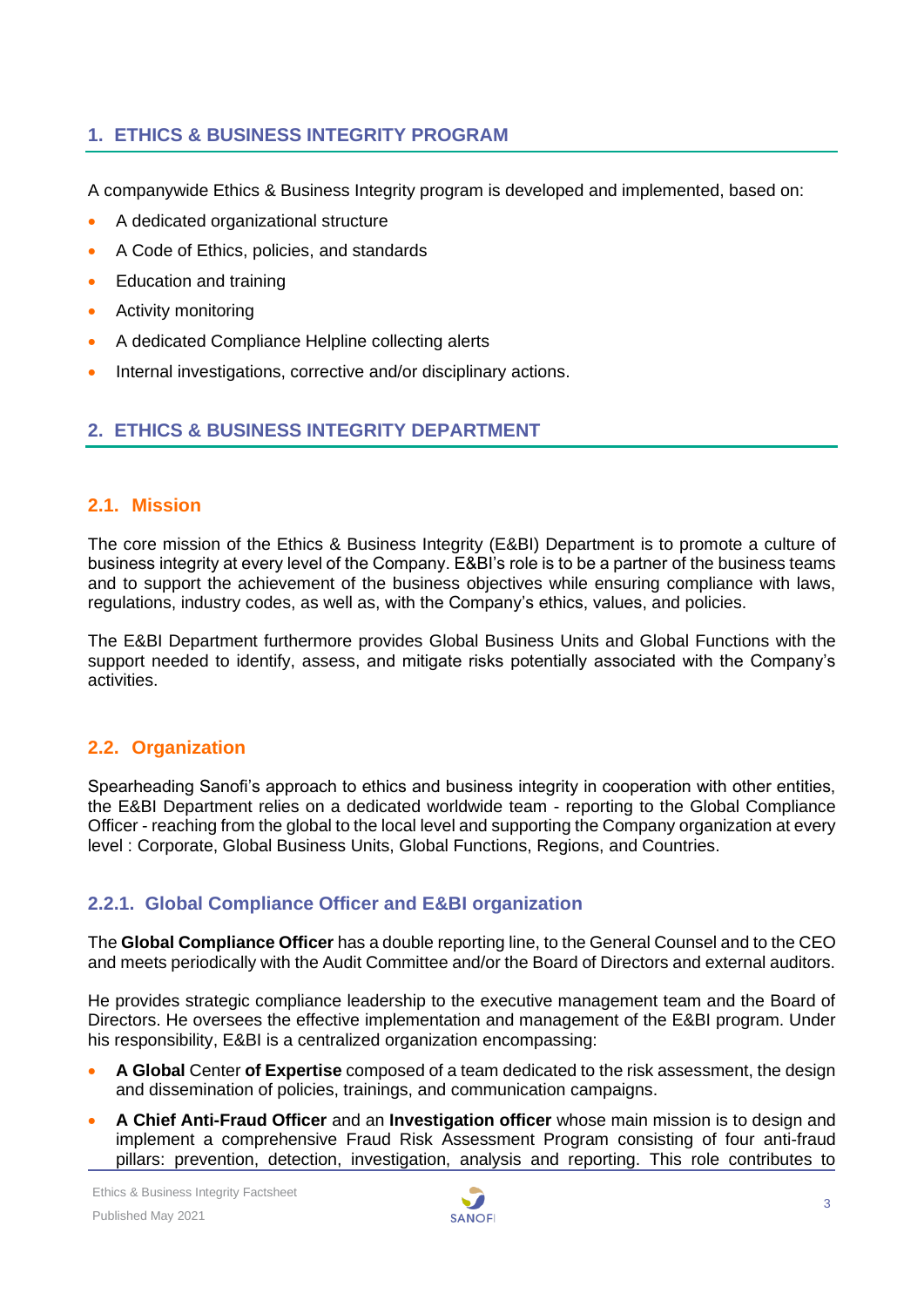enhancing the capability to prevent and uncover misconduct. A dedicated function is also in charge of supporting internal investigations.

- **Global Business Units / Global Functions Compliance Business Partners** providing strategic compliance leadership and support to the Global Business Units' and Global Functions' projects and initiatives and acting as primary point of contact for the Global Business Units and Global Functions for implementing, promoting, and enforcing compliance standards.
- **Regional Compliance Officers** leading a Compliance Officers network in assigned countries and providing direction to ensure a harmonized and integrated approach to Compliance across the region. They support the implementation of the Global Compliance program in the region.
- **A local organization** composed of **Country Compliance Officers**, forming a network comprised of around 100 people. They are responsible for ensuring the core elements of the Ethics & Business Integrity program are implemented and working as designed in their assigned countries. They support the local business operations on a day-to-day basis.

#### **2.2.2. Compliance Committees**

The Executive Compliance Committee (ECC), chaired by Sanofi's CEO, is responsible for facilitating and ensuring the effectiveness of all aspects of Sanofi's Ethics & Business Integrity program. The ECC's role is to recommend and review actions aimed at fostering a continued commitment to Sanofi values. The main objective is to maintain a culture where the instinct to do the right thing, to comply with applicable laws and Sanofi policies is truly embedded across the organization.

At the country level, Sanofi affiliates are required to establish Ethics & Business Integrity Committees to provide leadership and share best practices related to ethics and business integrity.

#### <span id="page-3-0"></span>**3. CODE OF ETHICS, POLICIES & STANDARDS**

#### <span id="page-3-1"></span>**3.1. The Code of Ethics**

The Sanofi Code of Ethics defines the standards of ethical behavior that every Sanofi employee, contractor and everyone conducting business on behalf of Sanofi is expected to follow when conducting Sanofi business. It is a key resource and practical tool, providing guidance about the attitudes to adopt in relationships within and outside the Company. Translations of the Code of Ethics in 29 languages guarantee that it will be accessible and understood all over the world. New employees receive mandatory training on the Code of Ethics and refresher courses are organized as needed.

Below is the content of our Code of Ethics

Message from the CEO

Message from the global compliance officer

Who is concerned

How to use the code of ethics

How to raise a concern (compliance helplines)

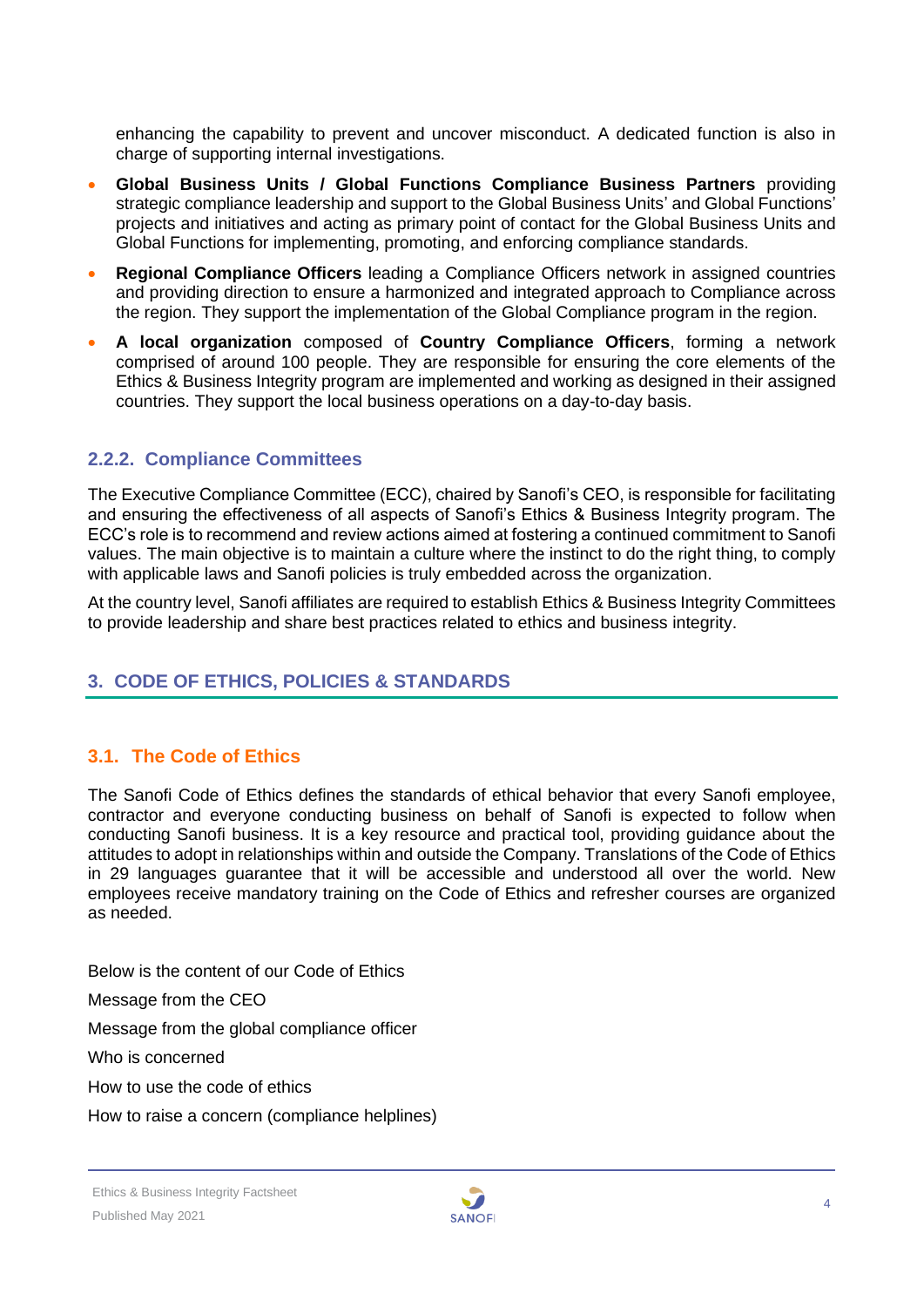- Respect & protection of people and the environment
	- > Respecting people
	- > Preserving health & safety and protecting people and the environment
	- > Protecting privacy and personal data.
- Integrity in managing company information
	- > Protecting confidential and sensitive information
	- > Preventing insider trading
	- > Protecting our image when using social media.
- Integrity in our business practices
	- > Dealing with conflict of interest
	- > Participating in public life
	- > Respecting free competition
	- > Fighting bribery and corruption
	- > Interacting with patients
	- > Interacting with the scientific community
	- > Being transparent about our products.

#### <span id="page-4-0"></span>**3.2. Policies & Standards**

Sanofi has developed a comprehensive body of policies and standards, updated on a regular basis, which are designed to provide guidance on a range of situations specific to our industry. Here are some examples of internal policies that address topics related to business ethics:

- Anti-bribery.
- Provision of items to external Stakeholders.
- Gifts and invitations offered to Sanofi Employees.
- Donations and other contributions to organizations.
- Conflicts of interest.
- Service engagements with scientific external experts.
- Organizations of and contribution to events.
- Good scientific information practices.
- Interactions with patients, patient advocates and groups.
- Anti-bribery due diligence on third parties.
- Lobbying.
- Alerts management.
- Corrective and disciplinary actions.

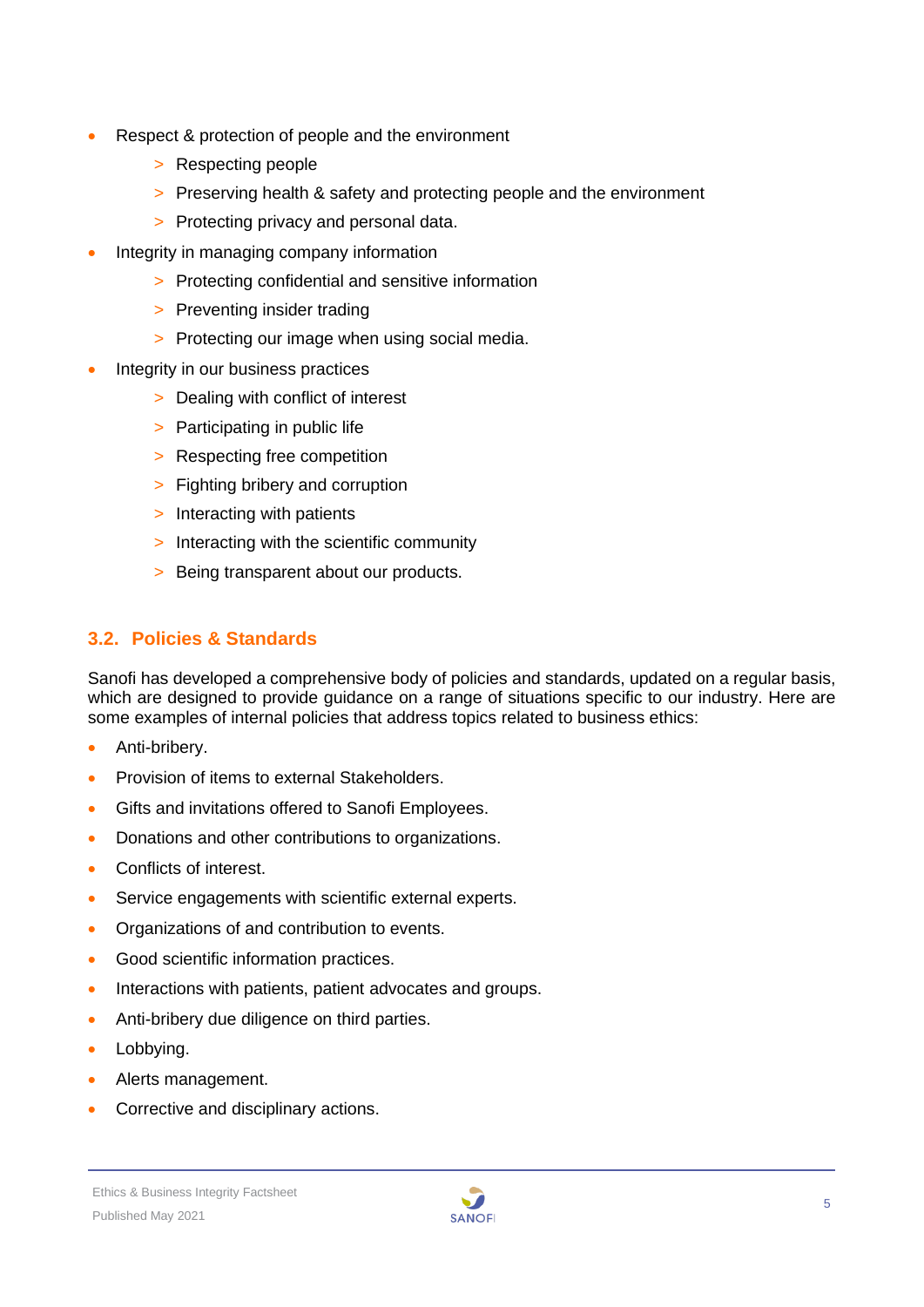In addition to the topics covered by E&BI policies, each operational department or function within the Company develops a comprehensive set of policies and standards designed to effectively manage their activities and provide guidance on sensitive topics.

These policies and standards are continuously assessed, updated, and complemented if needed, to ensure alignment with the dynamic legal and regulatory framework, as well as, with the risks associated with Sanofi's activities.

These policies and standards are not meant to be exhaustive in addressing all the circumstances that may arise. If a particular situation is not covered or the provisions of the policies and standards are not clear to a Sanofi employee, the latter must consult his or her manager and or the Ethics & Business Integrity Department.

#### <span id="page-5-0"></span>**3.3. International Rules**

Sanofi adheres and complies with all applicable industry codes, at country, regional (e.g. EFPIA, PhRMA) and international level (IFPMA).

Regarding prevention and fight against corruption Sanofi committed to perform its activities in compliance with all applicable law or regulation addressing corruption and/or bribery, including, but not limited to the French Criminal Code and the French Law of December 9th 2017 on Transparency, the Fight Against Corruption and the Modernization of the Economy (Sapin 2 Law) the U.S. Foreign Corrupt Practices Act (FCPA) and the U.K. Bribery Act (UKBA), as well as applicable international conventions, including, but not limited to :

- [The external reference principles of the United Nations Global Compact \(Principle 10\)](https://www.unglobalcompact.org/what-is-gc/mission/principles/principle-10)
- [The United Nations Convention against Corruption –](http://www.unodc.org/unodc/en/treaties/CAC/index.html) adopted on 31 October 2003
- The Organization for Economic Cooperation and Development (OECD) Convention on [Combating Bribery of Foreign Public Officials in International Business Transactions](http://www.oecd.org/corruption/oecdantibriberyconvention.htm)
- <span id="page-5-1"></span>• [Measures adopted in application of the U.S. Sarbanes-Oxley Act \(Section 301\)](http://www.sec.gov/about/laws/soa2002.pdf)

#### **3.4. Contributing to cross-industry initiatives**

Sanofi is a signatory of the UN Global Compact Anti-Corruption Call to Action.

#### <span id="page-5-2"></span>**4. PREVENTION & FIGHT AGAINST CORRUPTION**

#### <span id="page-5-3"></span>**4.1. A comprehensive set of policies and standards defining clear rules for employees**

The adverse economic and social consequences of bribery and corruption are a major deterrent to development, everywhere in the world. Sanofi has an absolute zero-tolerance for bribery. Sanofi has been fostering for many years throughout its organization, and also in its relationships with external stakeholders, an ethical culture aiming at reaching the highest standards in terms of responsibility and business integrity.

.

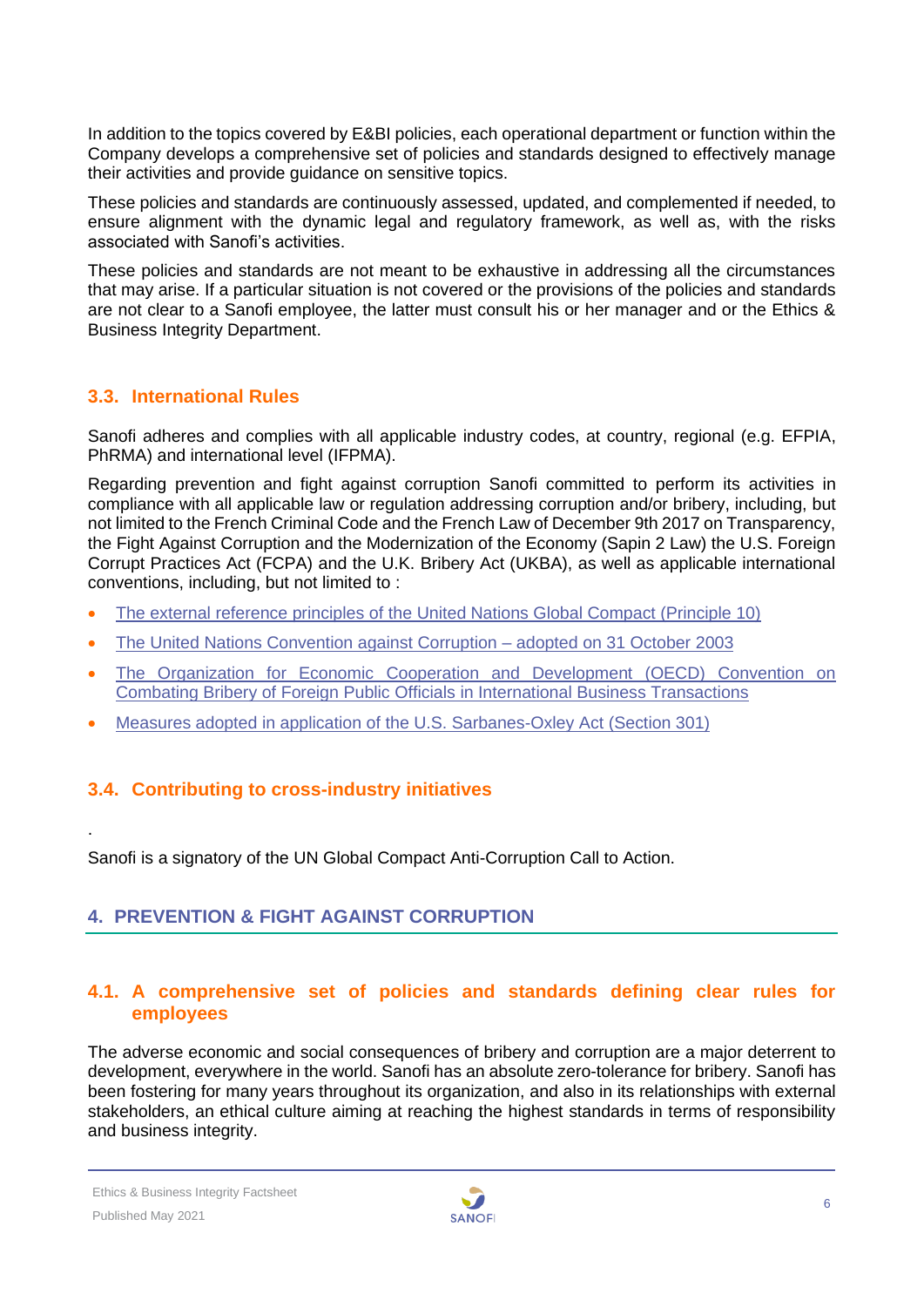The purpose of Sanofi's Anti-bribery Policy is to establish a clear and strong guidance for Sanofi employees<sup>1</sup> and third parties<sup>2</sup> interacting with Sanofi to comply with applicable anti-corruption and anti-bribery laws and regulations, as well as to promote a culture of ethics and integrity.

*For more information, see the Sanofi anti-bribery policy in the [Document Center.](https://www.sanofi.com/en/our-responsibility/documents-center/)*

In addition to its anti-bribery policy, Sanofi has implemented a comprehensive set of policies and standards defining clear rules that must be complied with by all Sanofi employees and, when applicable, by third parties (See section 4.2).

These policies and standards govern certain activities to ensure they are implemented for genuine and legitimate business reasons and include specific provisions aiming at preventing bribery and corruption.

#### <span id="page-6-0"></span>**4.2. Preventing corruption in our interactions with third parties**

Sanofi is operating daily with thousands of third parties. Therefore, it must ensure that its suppliers, distributors, agents, and business partners are not potentially exposing the Company, through their actions, to corruption allegations. Sanofi conducts "risk-based" anti-bribery due diligence on third parties to avoid or to mitigate the risk of third-party corrupt conduct. To mitigate that risk, Sanofi has implemented a risk-based due diligence process in connection with the selection and retention of third parties. This risk-based approach relies notably on two sets of criteria (1) the third party business profiles (e.g. the third party has interactions with government official) and the (2) nature of the business (e.g. the third party is an agent, a consultants etc.).

Furthermore, appropriate anti-corruption and anti-bribery due diligence is conducted, in accordance with relevant business practices and Sanofi policies and procedures, in advance of making any investment in a non-Sanofi business entity or entering into any Joint-Venture/ Partnership agreement.

#### <span id="page-6-1"></span>**5. TRAINING AND EDUCATIONAL PROGRAMS**

Our trainings are assigned, and their completion is tracked, using the Sanofi learning management system iLearn. Non-completion of compulsory training modules within the allocated timeframe leads to disciplinary actions.

A master E&BI training program is designed to raise employees awareness and provide continuous education.

Every year, Sanofi employees are requested to perform mandatory Ethics & Business Integrity trainings, to address fundamental topics in the field of compliance and business integrity. Training tools include e-learning modules and short videos based on real-life situations where employees may be faced with various types of risk, such as, but not limited to corruption, conflicts of interest, fraud, data privacy.

In addition, an Ethics & Business integrity e-learning library makes available to all employees at their own initiative a wide range of modules covering various topics, in up to 19 languages.



*<sup>1</sup> Sanofi employee: Any employee of the company, whether full time or part time, temporary or trainee and any other employee category according to local regulation.*

<sup>&</sup>lt;sup>2</sup> Third Parties: any individuals, companies, associations, partnerships, or other entities retained to act on behalf of or for the benefit of *Sanofi. The term includes, but is not limited to agents, consultants, lobbyists, suppliers, distributors, resellers, contractors.*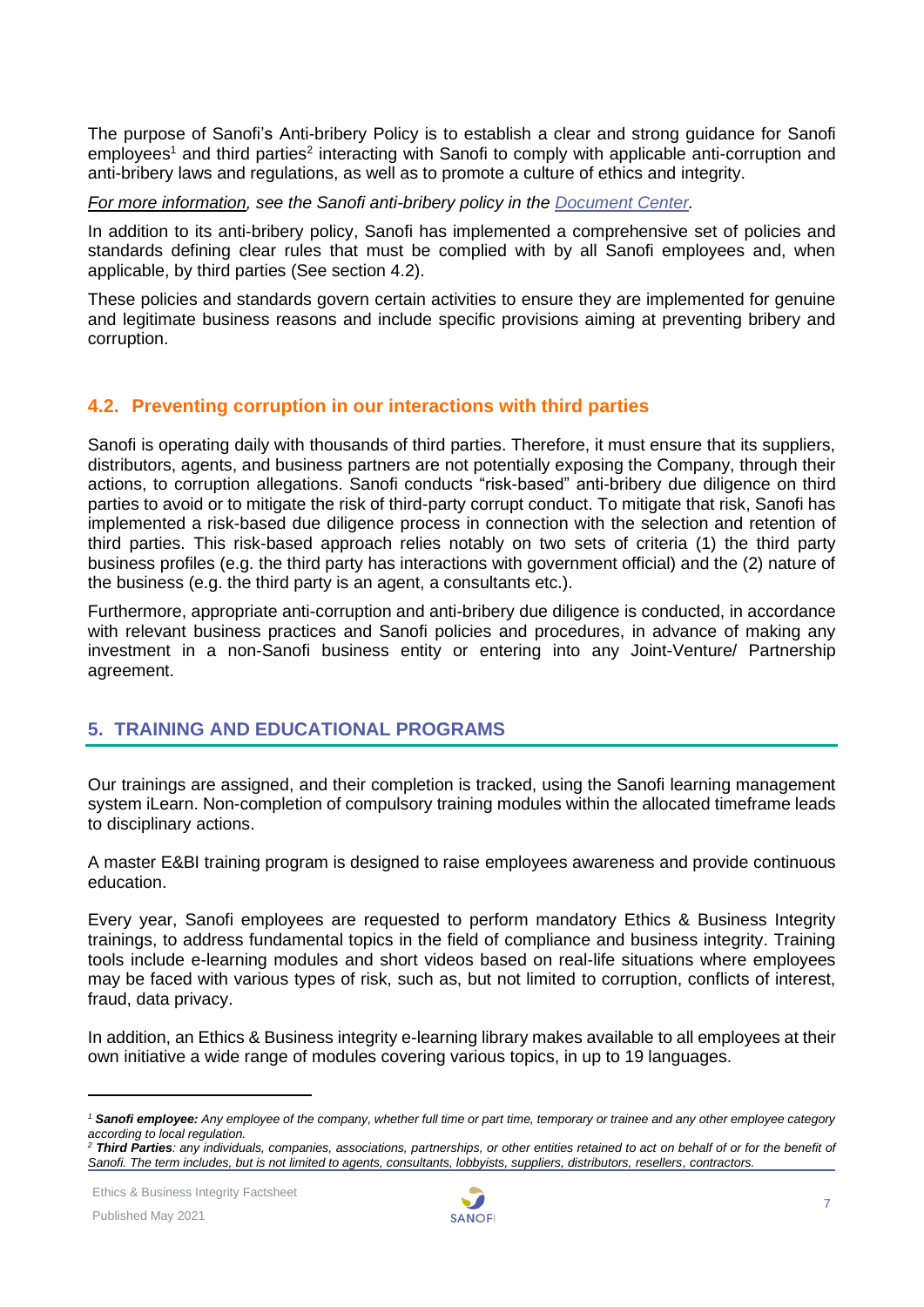Moreover, all the E&BI policies are complemented by Frequently Asked Questions modules as well as with specific trainings.

In 2020, 92 512 Sanofi employees were assigned, at least, one Ethics & Business Integrity training. In total, 171 554 Ethics and Business Integrity trainings have been completed.

New Sanofi employees upon joining the company are assigned an EBI mandatory training curriculum in iLearn, the Sanofi learning management system, as part of their onboarding program.

Contractors, prior to joining Sanofi, are being trained by their employer on its own compliance program as part of the contractual obligations of the employer of the contractors. They receive a copy of the Sanofi Code of Ethics and are being made aware of the existence of the Sanofi 24/7 whistleblowing helpline (in local language). In addition, the manager receiving a contractor on his/her team ensures proper training on all operational procedures the contractor needs to master to execute their tasks in compliance with Sanofi's standards & policies.

#### <span id="page-7-0"></span>**6. ALERTS MANAGEMENT**

#### <span id="page-7-1"></span>**6.1. Compliance Helpline**

Outside the United States a secured compliance helpline is available 24/7 with a dedicated web page and a toll-free number offering 28 languages for ex-US Sanofi Employees. In the United States, a dedicated toll-free external compliance helpline has been set up for Sanofi employees in accordance with local regulations and practices. These helplines are operated by an independent third party. Any Sanofi employee can report breaches to the Code of Ethics and/ or any concern about potential wrongdoings.

If employees have a concern or believe in good faith that a law, a rule or one of the principles in our Code of Ethics has been or is about to be violated, they are encouraged to inform their superior or the Ethics & Business Integrity Department by using the Compliance helplines.

According to our alerts management policy, Sanofi employees are encouraged to report the incident by identifying themselves. Such identification helps the investigation process. In case a Sanofi collaborator decides not to disclose his/her identity, an anonymous report can be submitted.

Employees who raised concerns will not be subject to discipline or discrimination, if they act in good faith and with no malicious intent, even if the facts reported prove to be inaccurate or no further action is taken.

It is important to note that the use of our compliance helplines is clearly described in the Code of Ethics. All Sanofi employees, contractors and everyone conducting business on behalf of Sanofi do receive a copy of our Code of Ethics.

#### <span id="page-7-2"></span>**6.2. Internal Investigations – Corrective and / or disciplinary actions**

Every alert, whatever its source, Compliance helpline or any other channel, is duly and appropriately investigated following a robust internal methodological protocol, established by the Alerts Management policy.

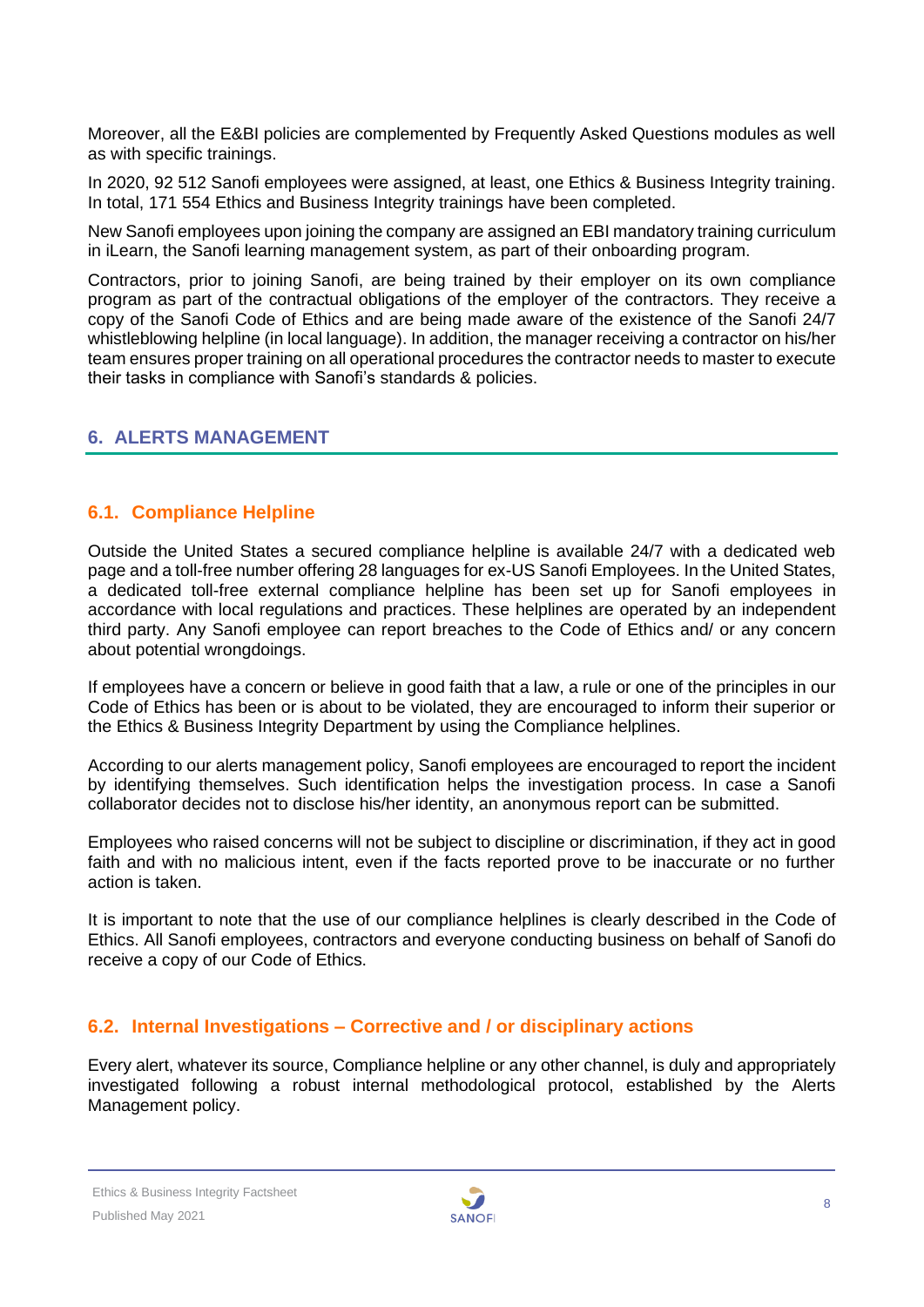Only Ethics & Business Integrity personnel are entitled to perform and/or supervise internal investigation. All the information relating to any alert remains confidential within Ethics & Business Integrity. According to the nature of the alert, other Sanofi functions can be associated to the investigation process, however, a strict duty of confidentiality is requested under such collaboration.

In cases where allegations are confirmed, investigation results are communicated via an investigation report. The investigation report will be circulated to internal stakeholders only if the allegations received are substantiated (even partially). If allegations are not confirmed, investigation report will be filed without issuance.

If, after the internal investigation, the alert is substantiated, prompt corrective and/or disciplinary actions are initiated. To ensure such actions are determined in a consistent and harmonized way, Sanofi has established a policy formalizing the global framework for corrective and/or disciplinary actions.

In 2020, the E&BI department has received 718 alerts. A total of 352 cases were substantiated and resulted in 85 dismissals or resignations related to misconduct. Other corrective actions were also implemented as per Sanofi's disciplinary and corrective actions Policy and included for example: additional trainings, process improvement steps, remuneration impact, verbal, and written warning.

The distribution of the 352 substantiated cases is as follows: 39% improper commercial practices, 38 % harassment, discrimination and HR issues, other breach of policies 23%.

#### <span id="page-8-0"></span>**7. SANOFI ACCOUNTABILITIES TO SUPPORT ETHICAL BUSINESS CONDUCT**

First and foremost, it is Sanofi business operations management's responsibility to embed ethics and business integrity in all the company activities so that all Sanofi employees accomplish their job every day and everywhere in accordance with ethical standards.

Furthermore, the following Sanofi divisions work alongside the E&BI Department to implement Sanofi's ethics & business integrity culture & policies:

**The Global Quality Organization**, which encompasses quality teams across the Company in R&D, Industrial Affairs and Sanofi's commercial affiliates, supports Sanofi's commitment to provide safe and effective products that are developed, distributed and marketed in full compliance with regulatory requirements and the Company's values and ethical principles. It is headed by the Chief Quality Officer, who has direct access to the CEO. This organization ensures the consistent implementation of our quality policy throughout the entire product life cycle and oversees the application of a consistently high standard of quality worldwide, allowing us to protect patient safety.

#### *For more information, see the Quality Management Systems factsheet in the [Document](https://www.sanofi.com/en/our-responsibility/documents-center/) Center.*

**The Health, Safety and Environment (HSE) Department** is in charge of ensuring that HSE laws and regulations are respected within Sanofi's manufacturing and research operations worldwide. It verifies compliance with rules, including those related to ethics, defined at the Company level through regular audits at sites and entities.

*For more information, see the HSE Management System factsheet in the [Document](https://www.sanofi.com/en/our-responsibility/documents-center/) Center.*

**The Sanofi Internal Control and Processes (IC&P) Department** is responsible for supporting the company with its objectives to have an Internal Control adapted to its organization and activities, by:

• Defining and maintaining company-wide standards.

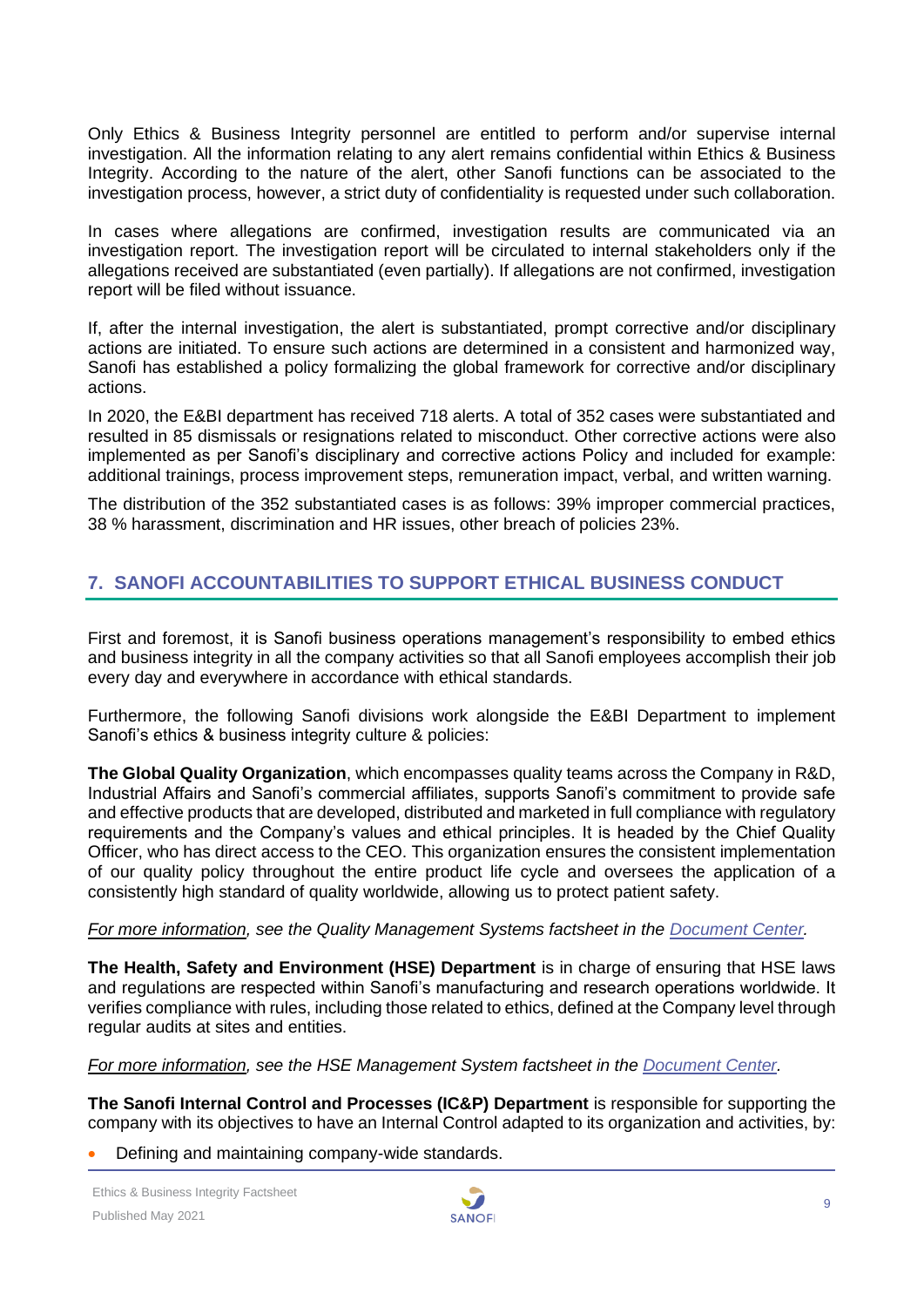- Providing support to management for improving controls and remediating failures.
- Coordinating the evaluation of Internal Control over Financial Reporting, program effectiveness.

The successful implementation and maintenance of an enterprise lnternal Control & Process framework will help Sanofi to:

- Protect business and the value created by Sanofi over time.
- Reduce unforeseen losses, risks to its reputation and people.
- Improve process quality, effectiveness and efficiency.
- Facilitate decision making with a common view of processes and their level of control.
- lmplement company policies, standards and processes, allowing proper mitigation of risks.
- Improve internal control over outsourced providers and business partners.

#### *For more information, see the Company Internal Control & Processes factsheet in the Document [Center.](https://www.sanofi.com/en/our-responsibility/documents-center/)*

**The Risk Management Organization** supports the alignment and integration of all riskmanagement activities within the Sanofi organization. It was established to ensure, among other things, accountability, and competency for managing risks across the organization; effective, relevant, and timely exchange of information with internal and external stakeholders; and the alignment of decision-making processes with risk exposure. It also ensures that risk owners and governing bodies are provided with all relevant information to conduct their activities. The Company Risk Management team supports the Risk Committee by consolidating and maintaining the Company risk profile, among other responsibilities. This team works in close collaboration with Company Internal Audit and Internal Control and Processes teams.

*For more information, see the Risk Management Factsheet in the [Document Center.](https://www.sanofi.com/en/our-responsibility/documents-center/)*

**Sanofi Internal Audit (SIA)** mission is to provide the Executive Committee and the Audit Committee with independent and objective reasonable assurance, regarding the company's ability to control its operations in line with lnstitute of Internal Audit (lIA) international standards.

SIA helps Sanofi execute its strategy and achieve business objectives by assessing and improving the effectiveness of Sanofi's governance, risk management, and control processes. SIA alerts management on significant risks and monitors their effective mitigation.

*For more information, see the Sanofi Internal Audit factsheet in the [Document Center](https://www.sanofi.com/en/our-responsibility/documents-center/)*.

**The Procurement organization** role is key in the prevention of corruption in our interactions with suppliers.

Under the sponsorship of the Procurement Department, the E&BI Department and other departments, a Company-wide process has been implemented to conduct appropriate due diligence on third parties according to their risk profile.